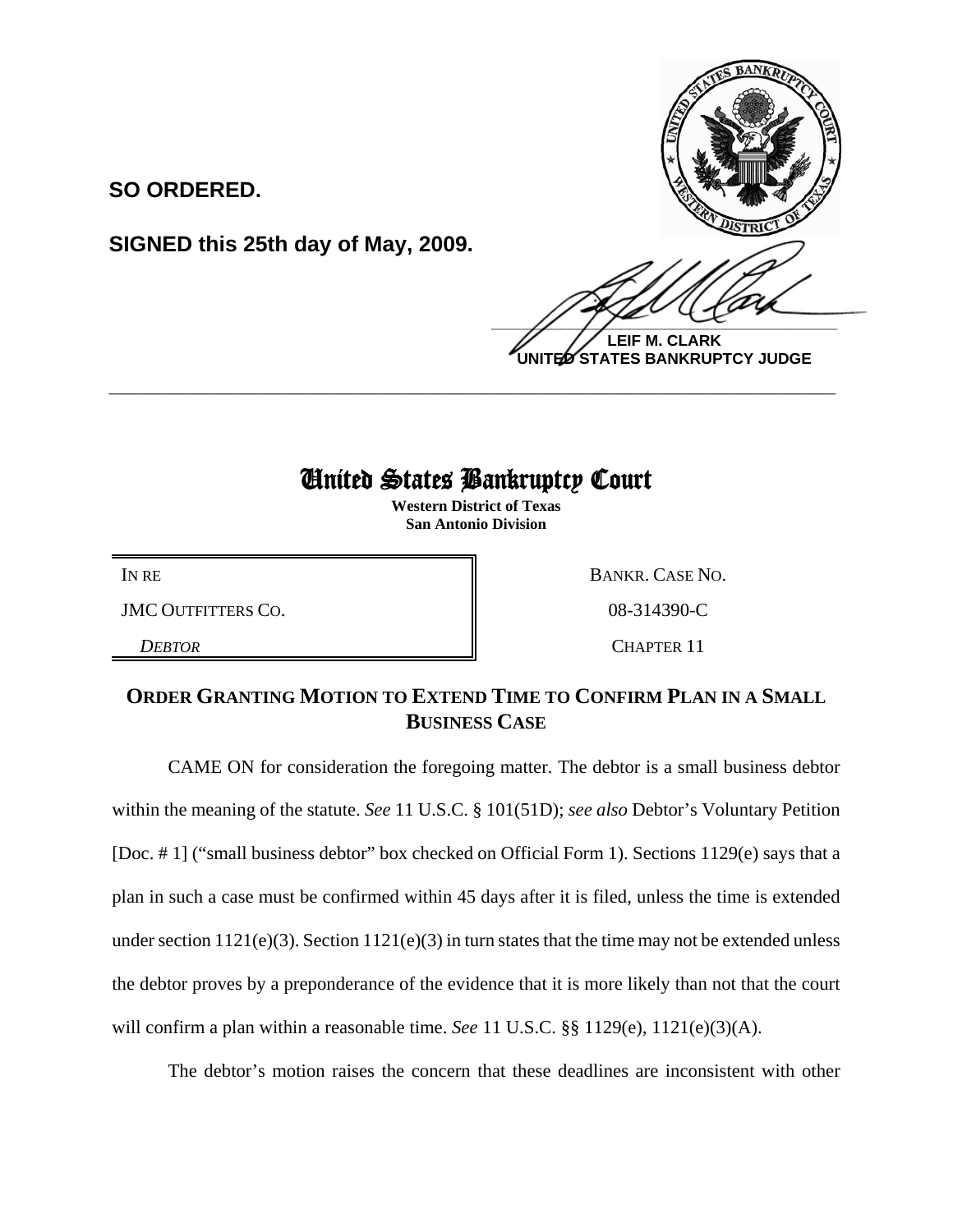provisions of the Code and Rules relating to confirmation. Specifically, the debtor notes that there are times specified for considering a disclosure statement preliminary to its dissemination to creditors prior to confirmation, and that those times, coupled with the minimum amount of time specified for notice of hearing on the confirmation of the plan, are incompatible with the deadline set out in section 1129(e). *See* FED.R.BANKR.P. 2002(b). In addition, the debtor points out that the statute imposes on the court in an impossible fact finding burden – the court is obligated to find that it is more likely than not that the court will confirm a plan within a reasonable time, before the court has seen how the creditors will vote on the plan. The debtor of course can make representations that it will achieve that goal within a reasonable time, but it is uncertain how those representations can be measured by the court.

There is some merit to the debtor's concerns. In addition, the statute puts the future of the debtor's motion at the mercy of the court's signing the order in time. *See* 11 U.S.C. § 1121(e)(3)(C). The debtor, in frustration, wonders aloud, "If not conceived in ignorance, sections 1121(e) and 1129(e) would appear to be either harebrained or calculated to scuttle the reorganization efforts of the unwary." Motion, at ¶ 5.

The court sympathizes with the debtor's frustration. Statutory schemes that serve more to obstruct than to achieve the overall aim of a statute are likely to leave both courts and the public to wonder just what message Congress really intended to send. However, as a matter of statutory construction, it is always dangerous to attempt to discover from the operation of a statutory scheme the motivation of the legislative body that enacted the scheme.<sup>1</sup>

<sup>&</sup>lt;sup>1</sup> Though it is always worth reminding any legislative body that laws, at the end of the day, derive their true force from the populace's willingness to be bound by those laws. When a given law only serves to inspire cynicism, it is less likely to be obeyed and more likely to be circumvented, one way or another. This is not an observation designed to encourage disrespect for the law. It is instead an observation designed to encourage respect for the citizenry that is expected to follow the law.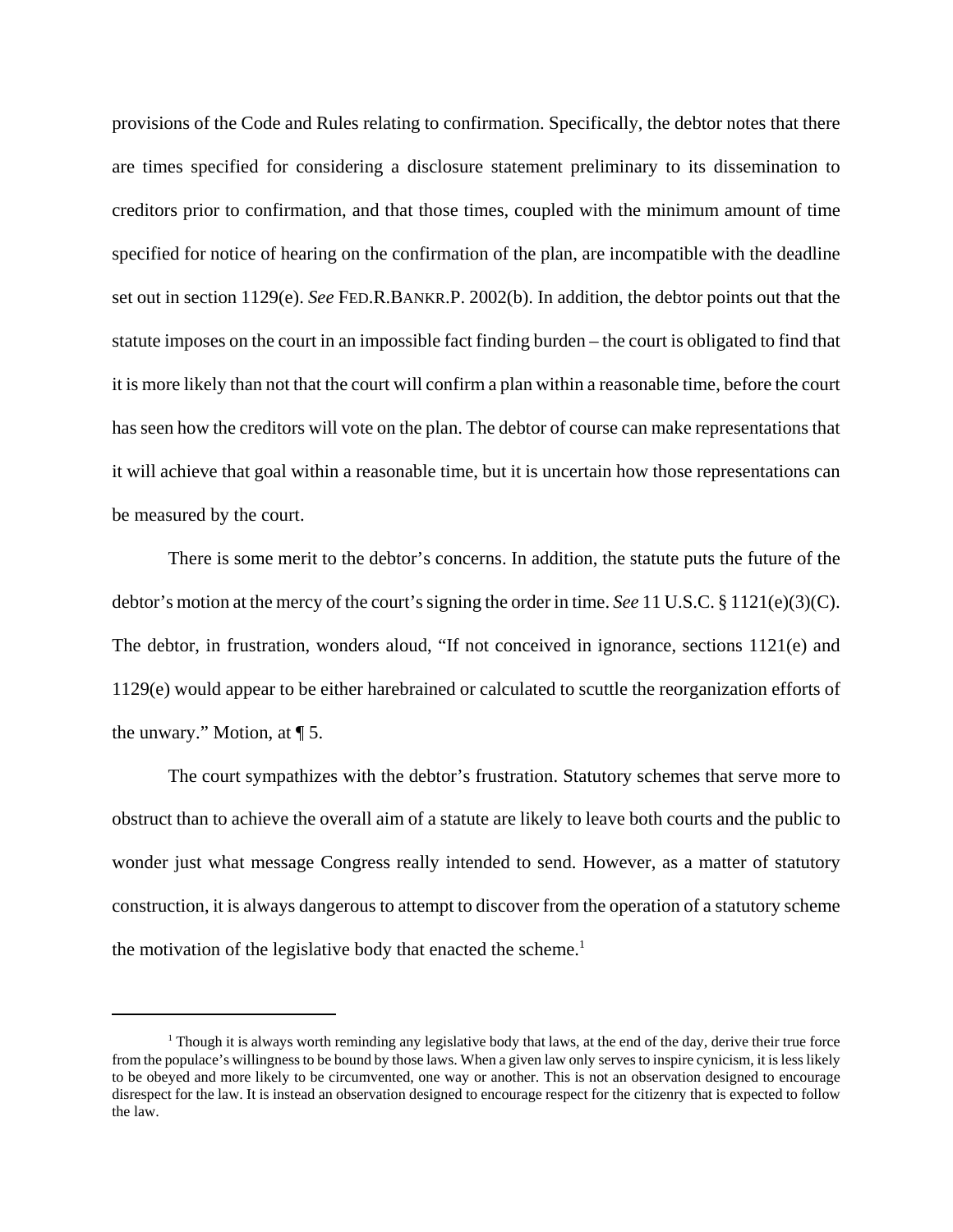In this case, the debtor's concerns can for the most part be addressed in this way. First, with respect to the alleged inconsistency with the rules of procedure, it is worth pointing out that new Rule 3017.1 sets out a procedure for "conditional approval" of a disclosure statement, one which requires no hearing (and so no notice of such hearing), substantially reducing the amount of time needed to get to confirmation in such cases. It is possible, using such a procedure, to get to the hearing on confirmation within the 45 days specified in section 1129(e).

Second, with regard to the "proof" issue, if the motion is filed on negative notice and no party objects, then the motion is granted without a hearing. The procedure for negative notice mirrors what might happen in a hearing were a party to present its case, and no other party offered any opposition to the evidence. In that event, "preponderance of the evidence" (the standard of proof demanded in section  $1121(e)(3)(A)$  would become essentially irrelevant, as there is no controverting evidence against which to weigh the quantum of evidence presented by the moving party. No opposing party would ever, on appeal, be able to claim error on grounds that the moving party had failed to sustain its burden of proof in the circumstance in which no other evidence in opposition was even presented.

By the same token, however, a party might be expected to present at least a *prima facie* case before the court is obligated to enter it ruling, with or without opposition. This was the point made by courts considering the question of recognition of foreign proceedings under section 1515. *See In re Bear Stearns High-Grade Structured Credit Strategies Master Fund, Ltd.*, 389 B.R. 325 (S.D.N.Y. 2008); *In re Basis Yield Alpha Fund (Master)*,381 B.R. 37 (Bankr. S.D.N.Y. 2008). The point to be made is simple: when the statute in question uses language such as "only if," a court may fairly conclude that the statute imposes an independent duty to examine a quantum of evidence, with or without opposition, to satisfy itself that relief is appropriate. If the court does not find the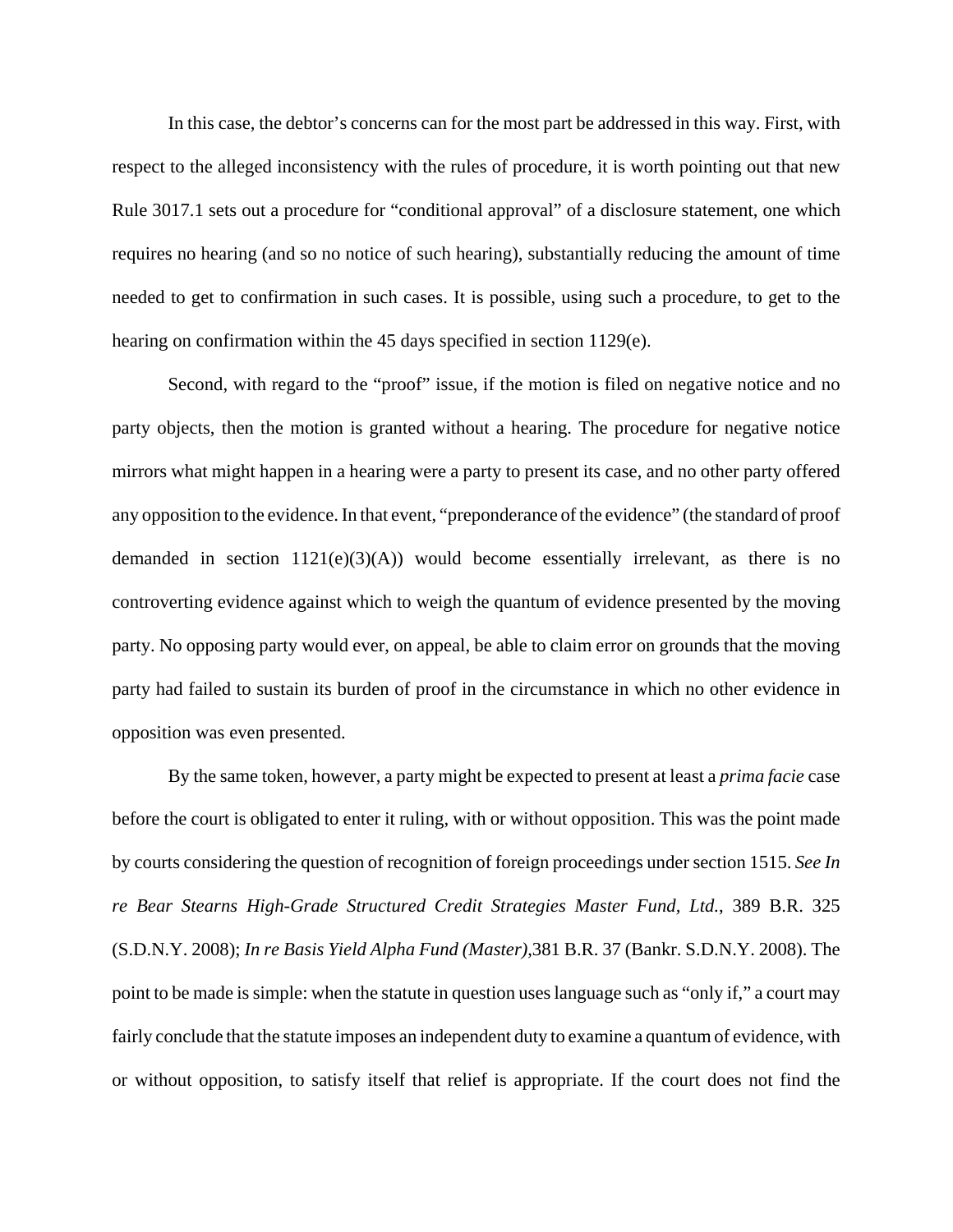evidence to be credible, then it is justified in denying the relief sought. *See id.*

What this means for small business debtors seeking relief under section  $1121(e)(3)$  is that it is best either to present a quantum of evidence at hearing (perhaps proffering the testimony of the debtor's principal, or perhaps submitting the affidavit of debtor's counsel), or to attach such evidence in the form of affidavits to the motion. In this way, the court has before it some evidence to justify its decision to grant relief.

What should the evidence show? Surely not that the court is more likely than not to confirm the case *vel non*. As one bankruptcy judge candidly observed, "... I can only act on the facts and law that are before me. I am duty bound, and will, honestly apply the facts presented to the law as I can best understand it. I cannot predict that I will confirm the Debtor's reorganization plan because I cannot prejudge whether the requirements for confirmation under § 1129 will have been satisfied when we get to the confirmation hearing." *In re Florida Coastal Airlines, Inc.*, 361 B.R. 286, 288 (Bankr. S.D.Fla. 2007). A better reading of the admittedly inartfully drafted statutory language seems to be that the court should focus on the issue of "within a reasonable period of time." *See* 11 U.S.C. § 1121(e)(3)(A). In other words, the question is not so much whether the evidence shows the plan will likely be confirmed, but rather whether the evidence shows that it is *unlikely* that the debtor will ever get a plan confirmed within a reasonable time. Turned around this way, the statute stops short of imposing upon the court the task of doing the impossible, while fairly achieving what appears to have been the real concern implicit in the structure of the statutory provision – to prevent small business cases with little likelihood of ever being able to reorganize from using the bankruptcy court as a kind of "parking lot" to delay the inevitable. $2$ 

<sup>&</sup>lt;sup>2</sup> Unfortunately, the legislative history to this provision, added by the 2005 amendments to the Code, is singularly unenlightening. The House Report unhelpfully repeats the language of the proposed amendment, without further explanation for why that language was employed. *See* H.R. Rep. No. 31, 109<sup>th</sup> Cong, 1<sup>st</sup> Sess 437 (2005).